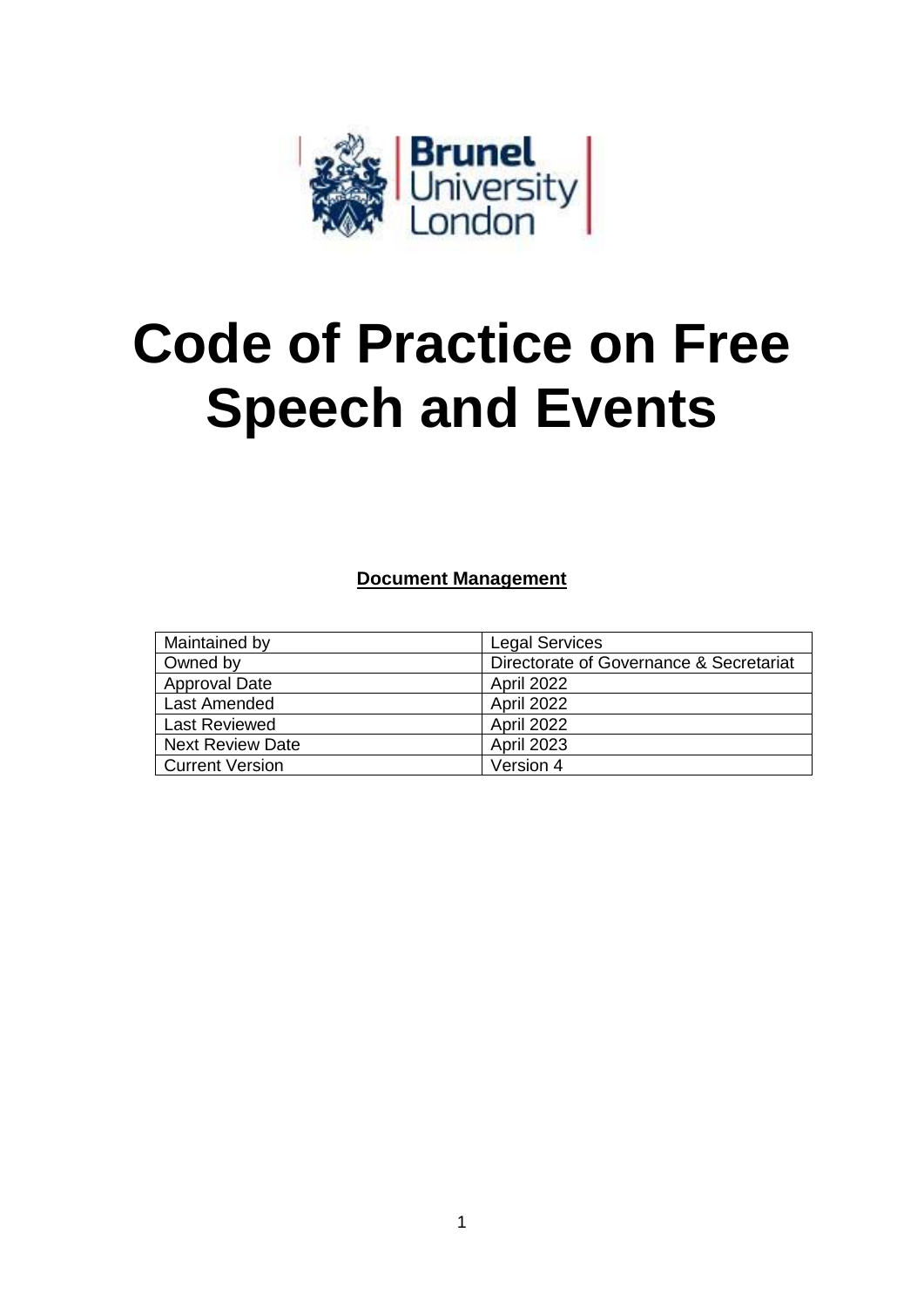## **Council Ordinance 17 - Code of Practice on Free Speech and Events**

## **1. Principles**

1.1 Lawful freedom of speech is essential to the life of a University, but can only be attained if all those involved not only exhibit a degree of courteousness and forbearance towards views in opposition to their own but also support the concept of rational debate. The University wishes to ensure that the use of its premises is not denied to any individual or body on any grounds connected with their lawful beliefs or views or their policies or objectives, and that staff and students of the University may go about their proper business without fear of intimidation. Legal obligations exist which may set limits on certain freedoms in order to preserve the rights and freedoms of others. The University will have due regard to its relevant obligations and commitments that need to be taken into account in respect of the following legislation:

- The Education (No 2) Act 1986
- The Education Reform Act 1988
- The Human Rights Act 1998
- The Equality Act 2010
- Public Order Act 1986
- Protection from Harassment Act 1997
- The Racial and Religious Hatred Act 2006
- Terrorism Acts 2000 and 2006
- The Counter Terrorism and Security Act 2015

1.2 While the University is required under Section 43 of the Education (No 2) Act 1986 to protect and promote lawful freedom of speech and assembly, these have restrictions and penalties prescribed by law which are necessary in a democratic society. The Terrorism Act 2006 makes it a criminal offence to encourage terrorism (including to glorify terrorism), to disseminate terrorist publications, to prepare or plan to commit a terrorist act (or to assist others in doing so) and to give or receive terrorist training. The Racial and Religious Hatred Act 2006 ensures that protection is provided to people against harm because of their religious beliefs or lack of religious beliefs, focusing on those who stir up violence and hatred on religious grounds. The Counter Terrorism and Security Act 2015 requires the University to have policies and procedures in place for the management of events on campus and the use of its facilities.

1.3 Permission to use University premises for a meeting will only be granted to those who undertake to comply with instructions issued by the University in relation to the location, arrangements for and conduct of such meetings, including adequate stewarding and control of entry. The details of such arrangements must be agreed in each individual case. The University reserves the right to withhold permission to use its premises if it has reason to believe that the meeting or the events leading up to it may be in breach of the law. It should be noted that a speaker who, for example, incites an audience to violence or to breach of the peace, or to racial hatred, transgresses the bounds of lawful speech.

1.4 All of the procedures noted in this Code are subject to the normal legal and safety requirements relating to the use of University premises.

#### **2. Scope of Application**

2.1 This Code applies to all meetings and events, including lectures, seminars, committee meetings and musical and theatrical performances (**Events**) on any premises wherever situated, of which the University has title or possession, by freehold, leasehold, licence or otherwise, including its halls of residence, Chaplaincy and prayer rooms. This includes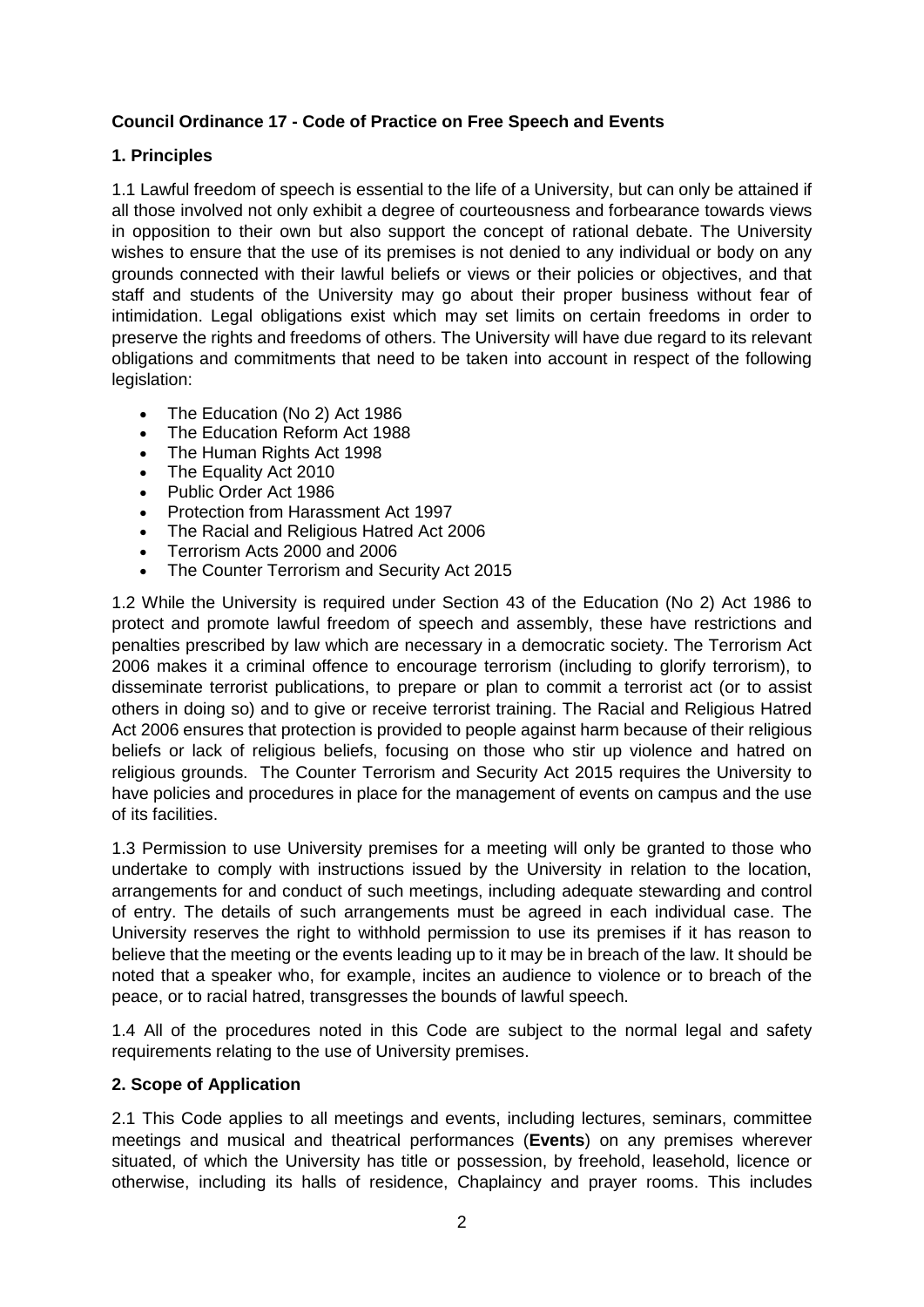external venues hired in the name of the University or that of the Union of Brunel Students. This Code also applies to Events held via online platforms such as Zoom or Teams (not exhaustive).

2.2 The Code covers Events organised by University staff, students, Brunel Student Societies and the Union of Brunel Students, as well as Events organised by third parties that take place on University premises (**Event Organiser**). Every individual has a duty to ensure that freedom of speech is protected on University premises, including in lectures, tutorials, research and other activities. Individuals also have a duty to assist the University in meeting its obligations under the Prevent duty.

2.3 Except as provided in 2.4 below, where an External Speaker is invited to be involved in an Event under the remit of the normal academic curriculum, either for teaching and research purposes (**Academic Event**), the procedures set out in Section 5 of this Code will not apply. By '**External Speaker**' this Code means speakers invited to attend an Event (other than members of the audience) who are not current University staff members or a part of the University's student body.

2.4 Where the Academic Event involves an External Speaker and it is expected, or reasonably foreseeable, that the External Speaker will raise controversial issues which may risk infringement of or non-compliance with this Code, then the Event Organiser must seek approval of the external speaker in advance of the event through the external speaker procedure, outlined in Section 5 of this Code. In the case of any doubt as to whether a proposed External Speaker might require approval under this procedure, the Event Organiser shall consult the Chief Governance Officer at the earliest opportunity for their view on whether the approval procedure should be followed.

## **3. Responsibilities of the University**

3.1 The University is responsible for upholding and maintaining the principles set out in Section 1 of this Code.

3.2 The University reserves the right of final decision about admission or exclusion of any person, including press, television and broadcasting personnel, in respect of any Event covered by this Code.

3.3 The University reserves the right to refuse or withdraw permission for an Event to take place or close an event once it has begun.

3.4 The following list, which is not exhaustive, provides examples of the kinds of circumstances in which a decision to refuse or withdraw permission for, or to close, an Event might be taken:

- 1. Where the bounds of lawful free speech are exceeded or thought likely to be exceeded such as by incitement to commit crimes or breach of the peace;
- 2. Where physical harm to persons, damage to University property or a breach of the peace is taking place or thought likely to take place;
- 3. Where the frequency of bookings made by an individual or organisation seems calculated to inhibit access of others to the University's facilities;
- 4. If unlawful acts are likely to take place, or indeed are taking place, as a result of the Event in question;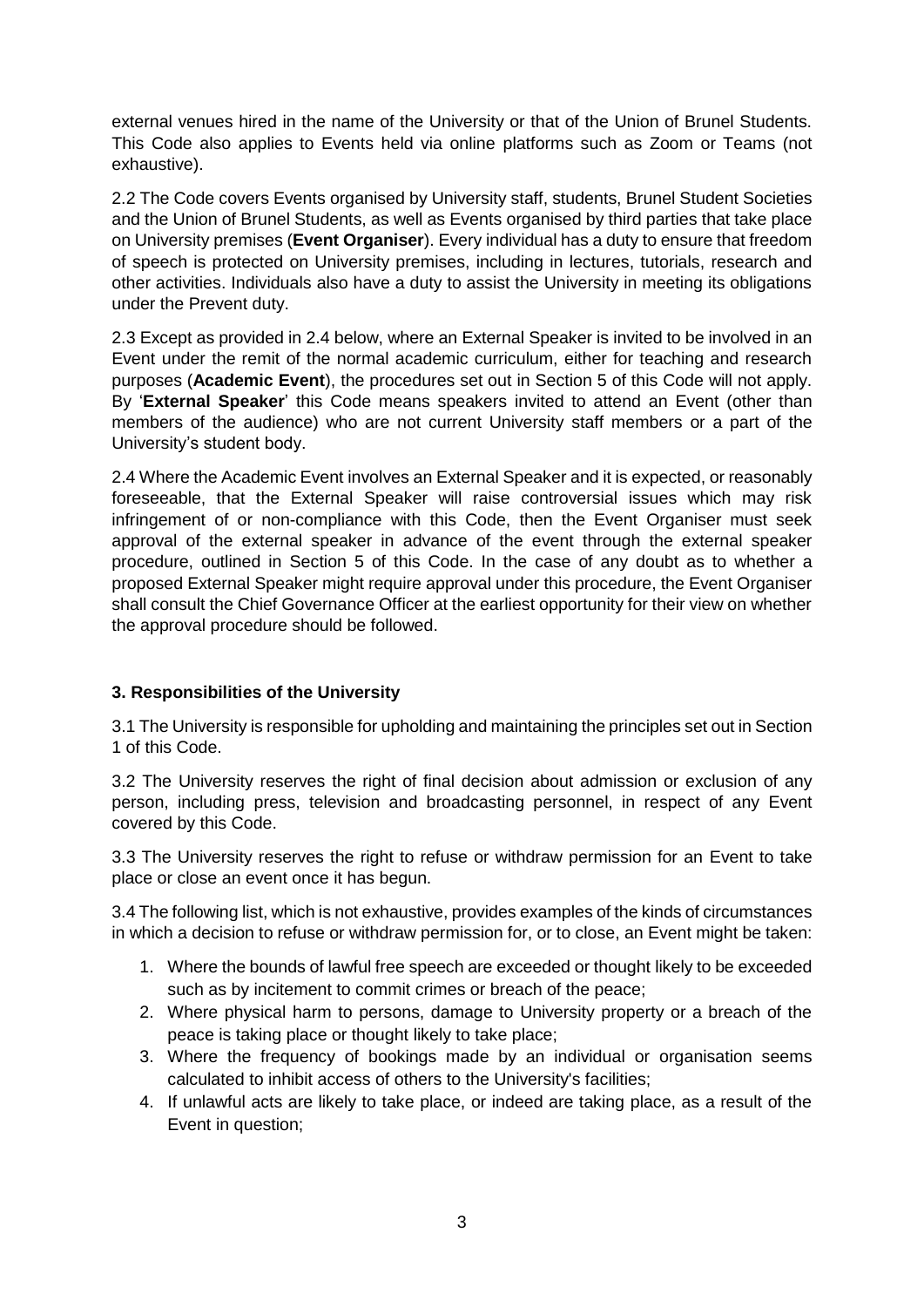- 5. Where the speaker has a history of denying free speech to others or has otherwise engaged substantially in activities which are inimical to the values which this Code seeks to uphold, as set out in the principles;
- 6. Where the speaker has previously broken the rules and procedures of free speech requirements at the University

3.5 In order to enable an Event to proceed, the University may need to impose conditions. For example, in certain circumstances, measures such as the hiring of professional security staff or ticketing of an Event may be required. Costs will in principle fall to the Event Organiser.

3.6 The Head of Security, or their nominee, will normally be responsible for the security arrangements for any Event that they consider to pose a security or safety risk to any person, building or facility at the University. They will act as the main point of contact for any necessary dealings with the police. In addition, where security-related decisions need to be taken at very short notice – such as once an Event is under way - the Head of Security or their nominee may, under delegated authority from the Chief Governance Officer, cancel, postpone or close an Event, or impose whatever restrictions are necessary to ensure security and safety.

3.7 The University has a duty to ensure that its facilities are not used in a way that might run the risk of harming persons at the University, used to promote violent extreme views, provide a platform for a proscribed terrorist organisation or to facilitate other criminal or public order offences. When deciding whether or not to host a particular External Speaker, the University will consider carefully whether the views being expressed, or likely to be expressed, constitute extremist views that inter alia cause harm or risk drawing people into terrorism or are shared by terrorist groups. In these circumstances the Event will not be allowed to proceed unless such risk can be fully mitigated.

3.8 One such circumstance where the risk in question might be mitigated is where arrangements can be made to allow these views to be challenged with opposing views as part of the same Event.

#### **4. Responsibilities of Event Organisers**

4.1 Event Organisers must:

- 1. Comply with this Code and any prescribed procedures or measures which the University puts in place for the organisation, publicity and management of an Event;
- 2. Pay any reasonable fee that the University may charge for the use of a room, facility or service, which may include the hiring of additional security personnel; and
- 3. Ensure that nothing in the preparations for or conduct of an Event infringes the law and that the Event is inclusive and in line with the University's objectives under its [Equality,](https://students.brunel.ac.uk/documents/Policies/equality-diversity-and-inclusion-strategy-social-justice-for-all-2021-2024.pdf)  [Diversity and Inclusion Strategy 2021-2024.](https://students.brunel.ac.uk/documents/Policies/equality-diversity-and-inclusion-strategy-social-justice-for-all-2021-2024.pdf)
- 4.2 Where the Event does not have a Debate Facilitator as provided for by Appendix A, Event Organisers will be required during an Event to:
	- 1. Maintain order;
	- 2. Take steps to avoid disorderly conduct;
	- 3. Allow reasonable heckling, but to require any person or persons heckling at the Event in such a manner as to prevent the conduct of business to desist from doing so, and, if necessary, to call the University's agents to remove such person or persons from the Event; and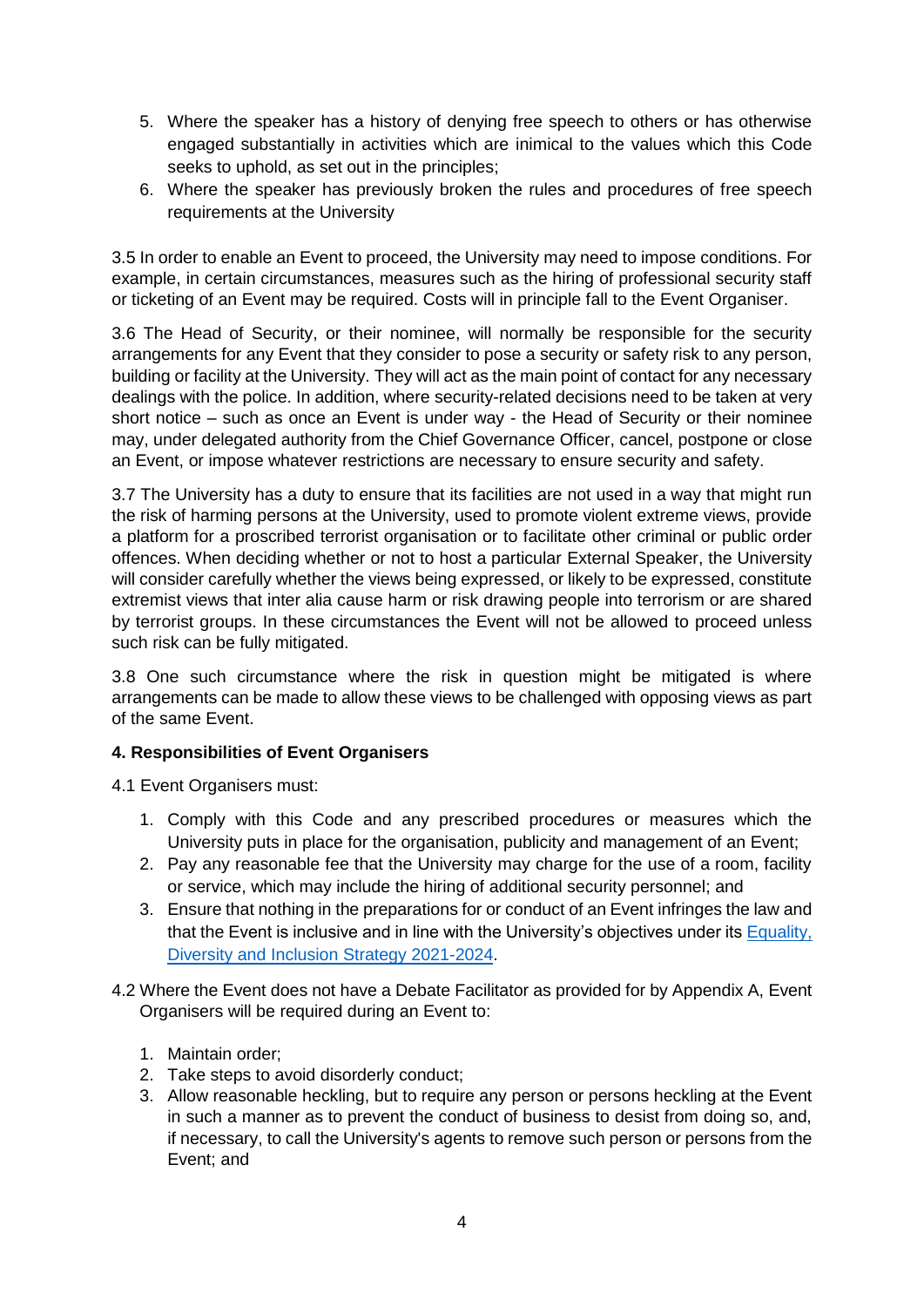4. Ensure that the conduct of any person attending or addressing the Event does not infringe the law and if necessary to call the University's agents to remove such person or persons from the Event.

The University's Security Team will normally work with the Event Organisers to ensure the requirements of 4.2 are complied with, will normally be responsible for security arrangements for the Event as stated in 3.6 and will also arrange for Stewards to be present at the Event if considered necessary.

4.3 It is expected that any speaker at the University can be questioned or challenged by the audience. Therefore, the speaker(s) and the Event Organisers are expected to be receptive to any such challenge and allow the Event to be conducted in an orderly manner.

4.4 Event Organisers will be expected to co-operate with arrangements the University wishes to put in place to allow a full debate where views may be challenged as outlined in section 3.8. Guidance on how such an event may be conducted is set out at Appendix A.

#### **5. Procedure for Events and External Speaker Bookings**

5.1 When a member of staff wishes to hold an Event, an online form should be completed which notifies all the relevant teams. The online form is available on IntraBrunel at Planning [your event.](file://///ikb/home/l/blca001/Desktop/Planning%20your%20event%20(https:/staff.brunel.ac.uk/university-information/events-at-brunel/submit-your-event)) The form must be submitted as far as possible in advance of the projected Event date, and in any case no less than ten (10) working days in advance.

5.2 Tentative bookings may be made without details being supplied as soon as an Event is conceived, but it is the Event Organiser's responsibility to provide full details by the deadline. Where this is not done, Events will in principle be automatically cancelled.

5.3 Any variation in the arrangements for the Event should be notified to the University in advance of the Event in sufficient time to enable the University to satisfy itself that the revised arrangements are satisfactory. Any changes in the arrangements for the Event which have not been notified to the University in sufficient time may be deemed to be a reason for cancellation by the University.

5.4 All Event Organisers must notify the University that an External Speaker has been invited to an event by completing the External Speaker Form, at least ten (10) working days in advance of the date on which the Event is planned to take place. The Event Organiser must include in the form all information that they are aware of and which the University will require for their review.

5.5 On receipt of the External Speaker Form, the University shall review the information on the form and conduct an initial risk assessment to determine whether the proposed Event would be either low, medium or high risk, as set out in Appendix B. The request will then be either Approved, Approved with Conditions or Refused.

5.6 If the staff designated to accept bookings on the University's behalf have any reason to think that there may be a breach of the peace or any problems, difficulties or disturbances if the Event takes place, or the External Speaker Event is assessed as being high risk, they shall immediately escalate the matter to the Chief Governance Officer.

5.7 The decision whether or not any particular request should be approved, approved with conditions or rejected shall then rest with the Chief Governance Officer who will take into account the requirements of the Education (No 2) Act 1986 and other relevant legislation, the principles and conditions laid down in this Code and the maximum capacity of the areas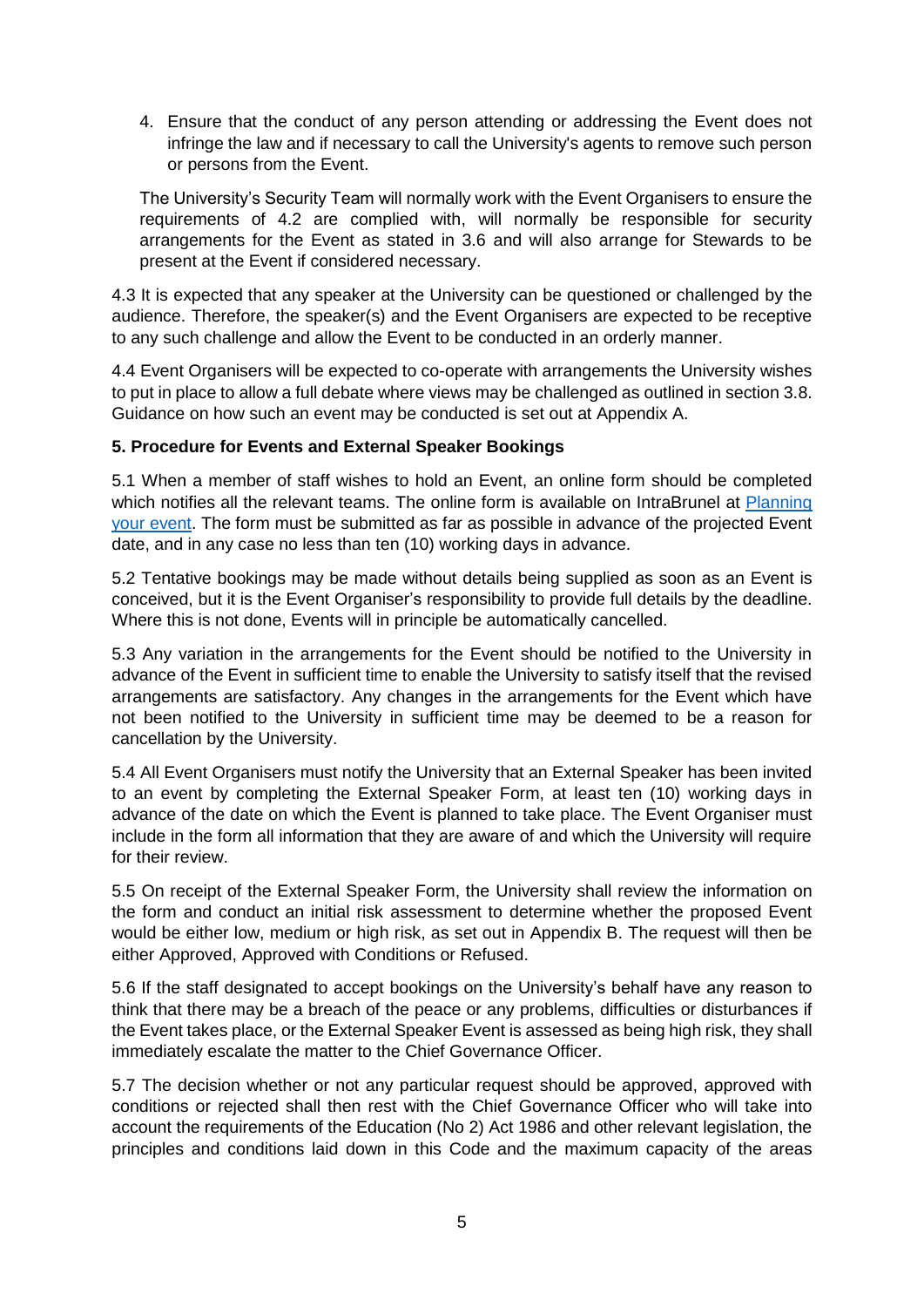available for the Event and other safety factors as advised by the University's Prevent Coordinator.

5.8 The Chief Governance Officer will endeavour to ensure that Event Organisers receive reasonable notice of a decision to cancel an Event. It is the responsibility of the Event Organiser to ensure that those who may have been expected to attend are notified of its cancellation.

5.9 No food or drink, alcoholic or otherwise, or any receptacle, containers or other implements which could be used as missiles may be taken into an Event. Coats, bags, etc., must be deposited in the room provided for this purpose which will be under the control of a steward. Banners and flags on poles may not be taken into a building where an Event is taking place and must not be used elsewhere on University premises in a manner likely to cause injury or damage, or to incite actions leading to injury or damage.

5.10 No member of the press, radio or television shall be admitted to any Event without the prior approval of the Chief Governance Officer.

5.11 The University reserves the right to decide which room shall be used for a particular Event and to make any arrangements which appear necessary for the security and safety of people, property or premises. The cost of any arrangements made by the University may be charged to the Event Organisers. The Event shall only proceed when the University is satisfied with all arrangements relating to the security and safety of people, property or premises.

5.12 The Chief Governance Officer or their nominee is empowered to cancel an Event if he is not satisfied that the Event Organisers are willing or able to comply with the conditions specified for that Event.

5.13 The Chief Governance Officer and/or their nominee may be present at, and is empowered to bring to an end, any Event if there is felt to be a risk to the safety of the speaker or any other person, or that the law has been or may be about to be breached.

5.14 The Chief Governance Officer or their nominee may summon assistance from other members of the University or from the police if this appears necessary to secure the orderly conduct of the Event or access to or from the Event venue. The cost of such assistance may be charged to the Event Organisers.

5.15 In the event of any damage to University property arising out of the Events or any incidents connected with it, the cost of such damage may be charged to the Event Organisers.

#### **6. Appeals**

6.1 Appeals against the ruling of the Chief Governance Officer or their nominee may be made to a special committee comprising at least one member of Council and one member of the Executive Board. If there is insufficient time to consider the appeal before the scheduled date for the Event, the Event may have to be postponed pending the outcome of the appeal.

#### **7. Non-Compliance**

7.1 Infringements of or departures from the procedures set out in this Code will render those responsible subject to University disciplinary procedures. If any such action involves infringements of the criminal law which are being pursued by the police or other civil authorities, University disciplinary procedures will normally be suspended pending the outcome of such procedures.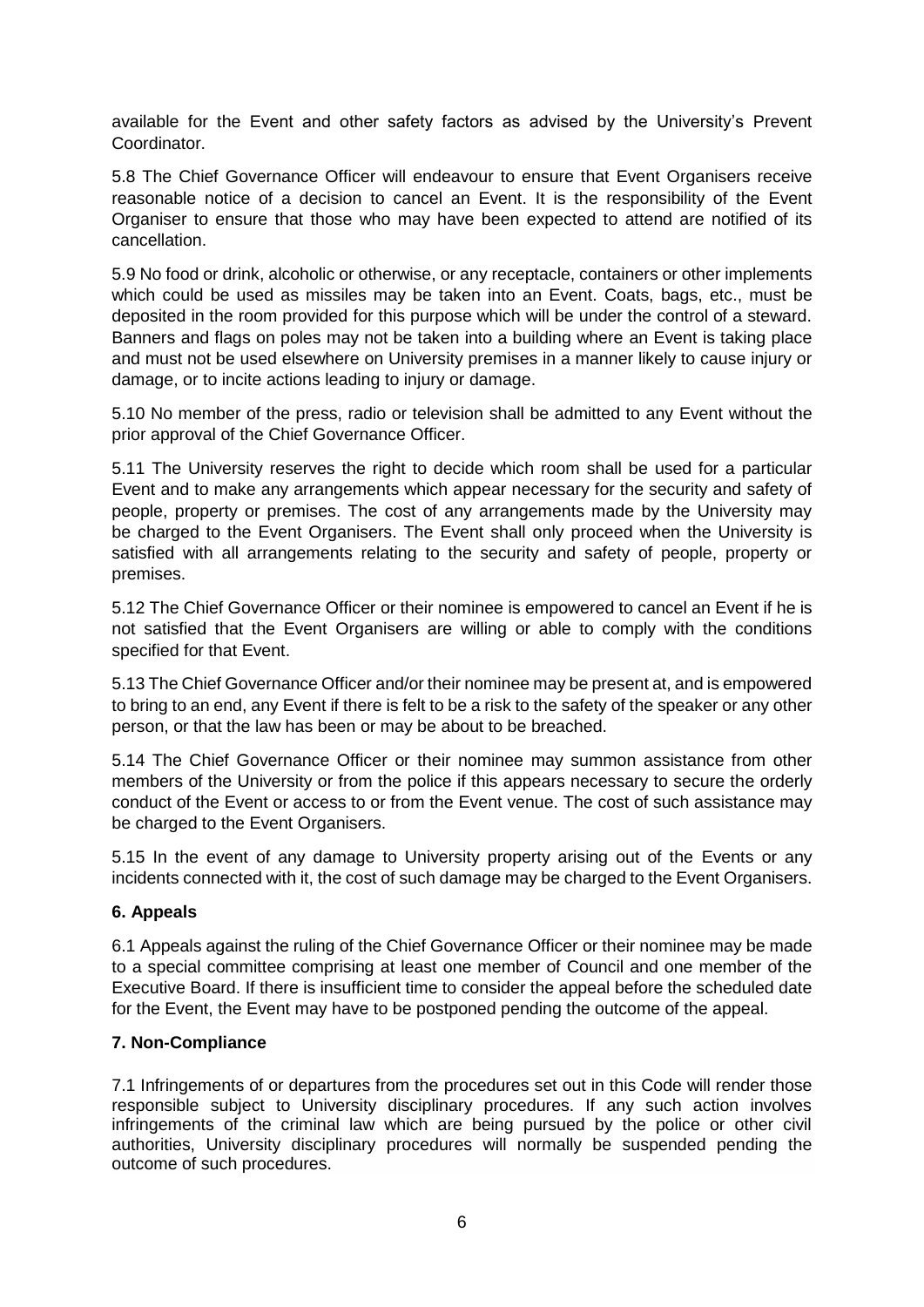#### **8. Code Review**

8.1 The University will regularly review this Code and procedures to ensure that they serve the needs of the University community.

#### **Appendix A**

#### **Facilitating debate at the University**

1. There are many different debating formats each with their own rules. This procedure does not intend to issue guidance on precisely how a debate should be structured but the arrangements that need to be put in place in order for views to be formally challenged.

2. It is expected that any speaker at the University can be questioned or challenged by the audience. This will not require that a formal request is made to challenge a speaker or speakers with opposing views and the Event Organisers will be expected to ensure that such issues can be raised whilst maintaining the orderly conduct of the meeting as required in paragraph 4.2 of the Code.

3. In the event that a formal request is made to challenge a speaker or speakers with opposing views as part of the same Event (**Debate**), the person(s) making the request is expected to notify the Chief Governance Officer of the names of all opposing speakers and the purpose of making the request.

4. The Event Organiser will be notified as to whether it will be necessary to make any changes to the plans for the Event in respect of:

- i. Changing the proposed venue;
- ii. Enhancing the stewarding or security arrangements;
- iii. Restricting attendance to members of the club, society or other identifiable group; or
- iv. Restricting attendance to members of the University only.

5. For any Event where there will be a Debate, a Debate Facilitator will need to be appointed to oversee the conduct of the Event and, when appropriate and with the agreement of the Event Organiser, act as Chair.

6. Those eligible to be Debate Facilitator are listed below:

i. Members of academic or professional staff;

ii. The President of the Union of Brunel Students or their nominee;

iii. Members of staff whose role within the University encompasses pastoral responsibilities for students;

iv. Members of Union of Brunel Students' staff

7. The Debate Facilitators will be required during the Event to:

i. maintain order;

ii. instruct the Event Organisers to take steps to avoid disorderly conduct;

iii. to allow reasonable heckling, but to require any person or persons heckling at the Event in such a manner as to prevent the conduct of business to desist from doing so, and, if necessary, to call the University's agents to remove such person or persons from the Event;

iv. to ensure that the conduct of any person attending or addressing the Event does not infringe the law and if necessary to call the University's agents to remove such person or persons from the Event;

v. draw the Event to a close at an appropriate point.